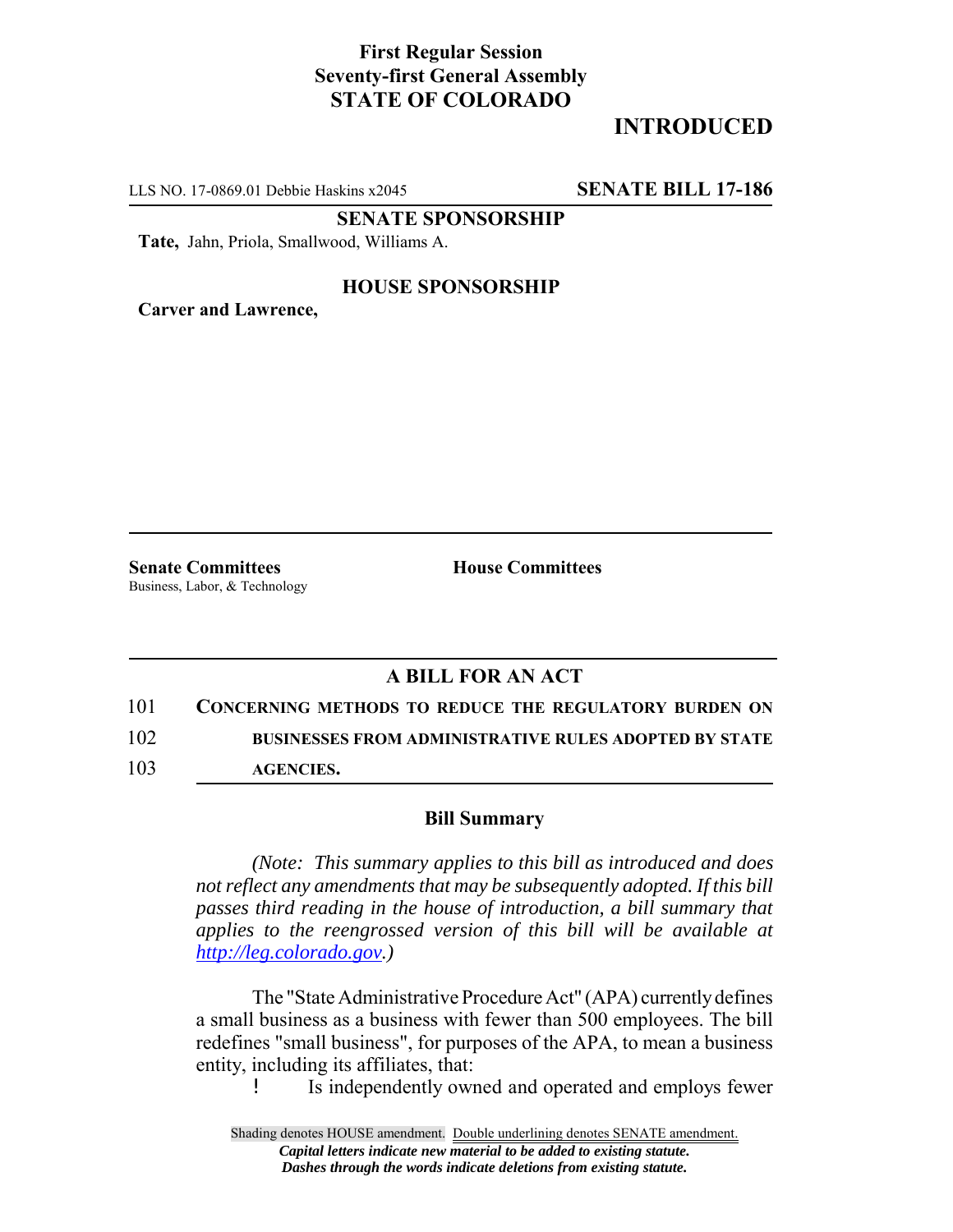than 500 employees; or

! Has gross annual sales of less than \$6 million.

Prior to adopting rules, an agency is required to prepare a regulatory flexibility analysis in which the agency considers using regulatory methods that will accomplish the objectives of applicable statutes while minimizing the adverse impact on small businesses. For purposes of the regulatory flexibility analysis, the bill defines "small business" as a business that is independently owned and operated and employs 100 or fewer employees.

When preparing the regulatory flexibility analysis, the agency shall consider methods to reduce the impact on small businesses, such as:

- ! Establishing less stringent compliance or reporting requirements;
- ! Establishing less stringent schedules or deadlines for compliance or reporting;
- ! Consolidating or simplifying compliance or reporting requirements;
- ! Establishing different performance standards; and
- Exemptions for small businesses.

The agency shall also:

- Determine the necessity for the proposed rules;
- ! Identify the fiscal impact of the rules;
- ! Identify and analyze the least costly alternatives to the rules and adopt the least costly alternatives unless the agency provides written justification for adopting a more costly regulatory approach; and
- ! Analyze whether small businesses should be exempted from the rules or whether less burdensome rules should be applied to small businesses and adopt exemptions or less burdensome rules, unless the agency provides written justification for a more burdensome regulatory approach.

The agency shall file the regulatory flexibility analysis with the secretary of state for publication in the Colorado register at the same time that it files its notice of proposed rule-making and the draft of proposed rules.

The existing provision in the APA on forming representative groups to give input on proposed rules is amended to require any state agency (agency) proposing rules that are likely to have an impact on small businesses to expand outreach to and actively solicit representatives of small businesses to participate in the representative group and in the rule-making hearing for the rules. The agency must make good faith efforts to expand outreach and notification to small businesses that lack a trade association or lobbyist to represent the types of small businesses impacted by the proposed rules.

The executive director of the department of regulatory agencies,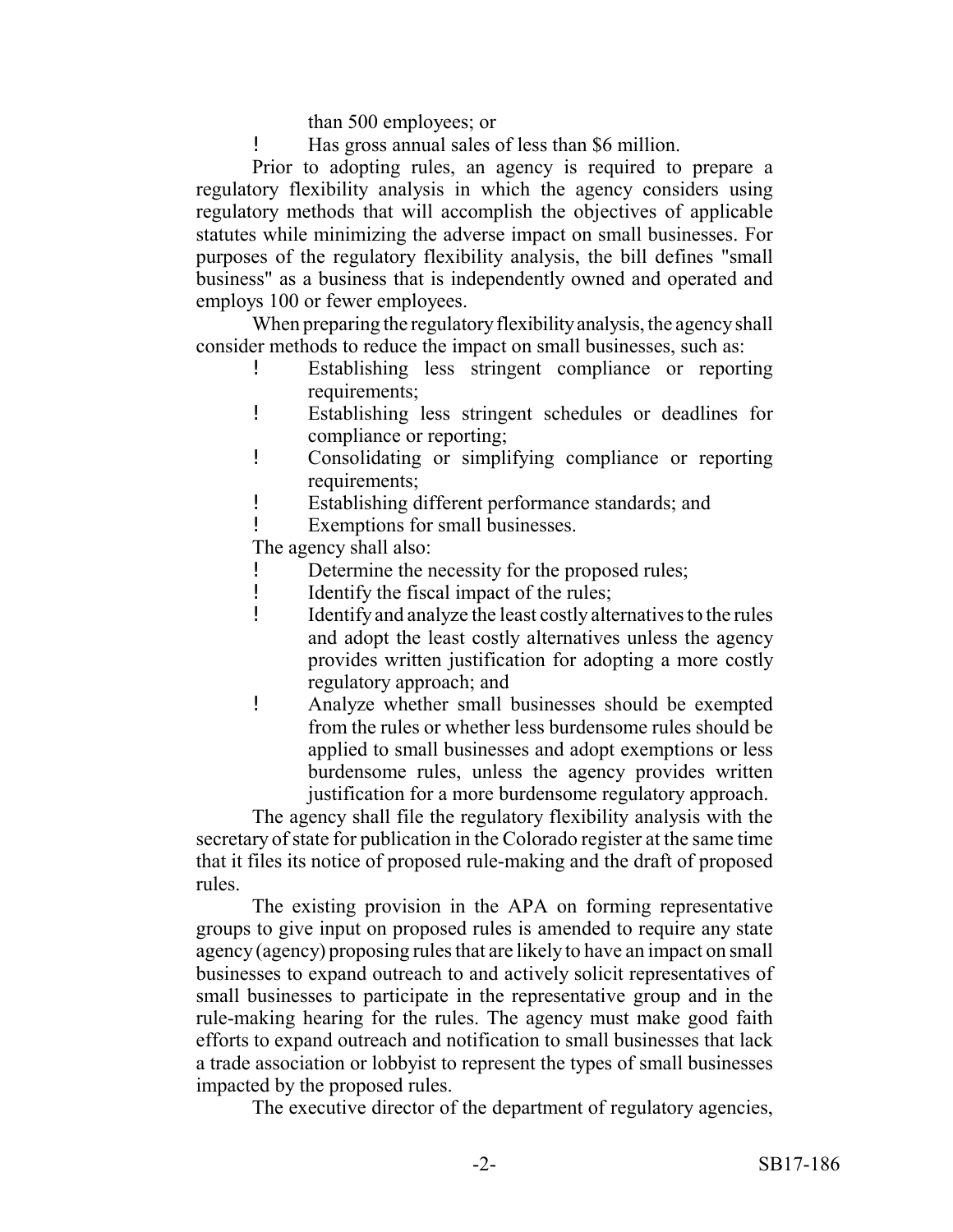or his or her designee, shall develop a one-stop location on the department's website that provides a place for small businesses and the public to access the regulatory flexibility analyses that are prepared by state agencies.

A small business that is adversely affected or aggrieved by the failure of the agency to comply with the regulatory flexibility analysis requirements may file a request with the executive director of the department of regulatory agencies to require the agency to prepare a cost-benefit analysis of the proposed rules and to direct the agency to adjust the rule-making schedule to allow for the preparation of the cost-benefit analysis.

 *Be it enacted by the General Assembly of the State of Colorado:* **SECTION 1.** In Colorado Revised Statutes, 24-4-102, **amend** the introductory portion and (18); and **add** (13.5) as follows: **24-4-102. Definitions.** As used in this article ARTICLE 4, unless the context otherwise requires: (13.5) "REGULATORY FLEXIBILITY ANALYSIS" MEANS THE WRITTEN ANALYSIS PREPARED BY AN AGENCY PURSUANT TO SECTION 24-4-103(4.7) THAT CONSIDERS METHODS OF REDUCING THE IMPACT OF A PROPOSED RULE ON A SMALL BUSINESS. (18) "Small business", EXCEPT AS OTHERWISE PROVIDED IN 11 SECTION 24-4-103 (4.7), means a business with ENTITY, INCLUDING ITS AFFILIATES, THAT: (a) IS INDEPENDENTLY OWNED AND OPERATED AND EMPLOYS fewer than five hundred employees; OR (b) HAS GROSS ANNUAL SALES OF LESS THAN SIX MILLION 16 DOLLARS. **SECTION 2.** In Colorado Revised Statutes, 24-4-103, **amend** (2) 18 and  $(4)(a)$ ; and **add**  $(4.7)$  as follows: **24-4-103. Rule-making - procedure - definitions - repeal.**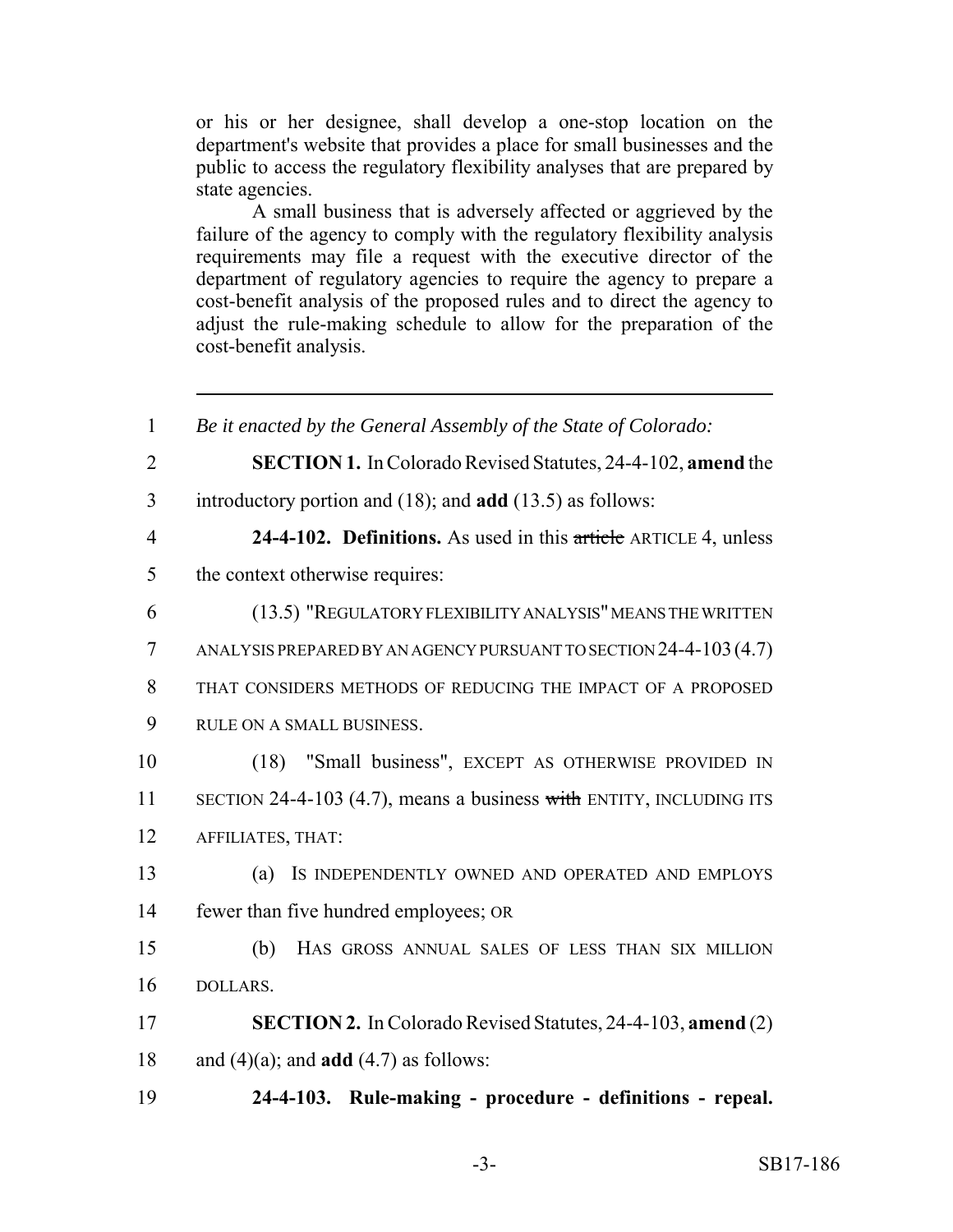(2) When rule-making is contemplated, public announcement thereof may be made at such time and in such manner as the agency determines. The agency shall establish a representative group of participants with an interest in the subject of the rule-making to submit views or otherwise participate informally in conferences on the proposals under consideration or to participate in the public rule-making proceedings on the proposed rules. In establishing the representative group, the agency shall make diligent attempts to solicit input from representatives of each of the various stakeholder interests that may be affected positively or negatively by the proposed rules. If the agency convenes a representative group prior 11 to issuing a notice of proposed rule-making as provided in paragraph  $(a)$ 12 of subsection  $(3)$  SUBSECTION  $(3)(a)$  of this section, the agency shall add those persons who participated in the representative group to the list of persons who receive notification of proposed rule-making as provided in 15 paragraph (b) of subsection (3) SUBSECTION (3)(b) of this section. IF THE AGENCY IS PROPOSING RULES THAT ARE LIKELY TO HAVE AN IMPACT ON SMALL BUSINESSES, THE AGENCY SHALL EXPAND OUTREACH TO AND ACTIVELY SOLICIT REPRESENTATIVES OF SMALL BUSINESSES TO PARTICIPATE IN THE REPRESENTATIVE GROUP AND TO PARTICIPATE IN THE RULE-MAKING HEARING FOR THE RULES, WITH SPECIFIC ACTIONS REQUIRED 21 FOR SMALL BUSINESS OUTREACH PRIOR TO DRAFTING THE PROPOSED RULES. THE AGENCY MUST MAKE GOOD FAITH EFFORTS TO EXPAND OUTREACH AND NOTIFICATION TO SMALL BUSINESSES, INCLUDING TO THOSE THAT MAY NOT BE IN A TRADE ASSOCIATION AND TO THOSE THAT DO NOT HAVE LOBBYISTS THAT REPRESENT THE TYPES OF SMALL BUSINESSES THAT ARE IMPACTED BY THE PROPOSED RULES. TO ASSIST SMALL BUSINESSES IN KEEPING UP WITH PROPOSED RULE-MAKING AND TO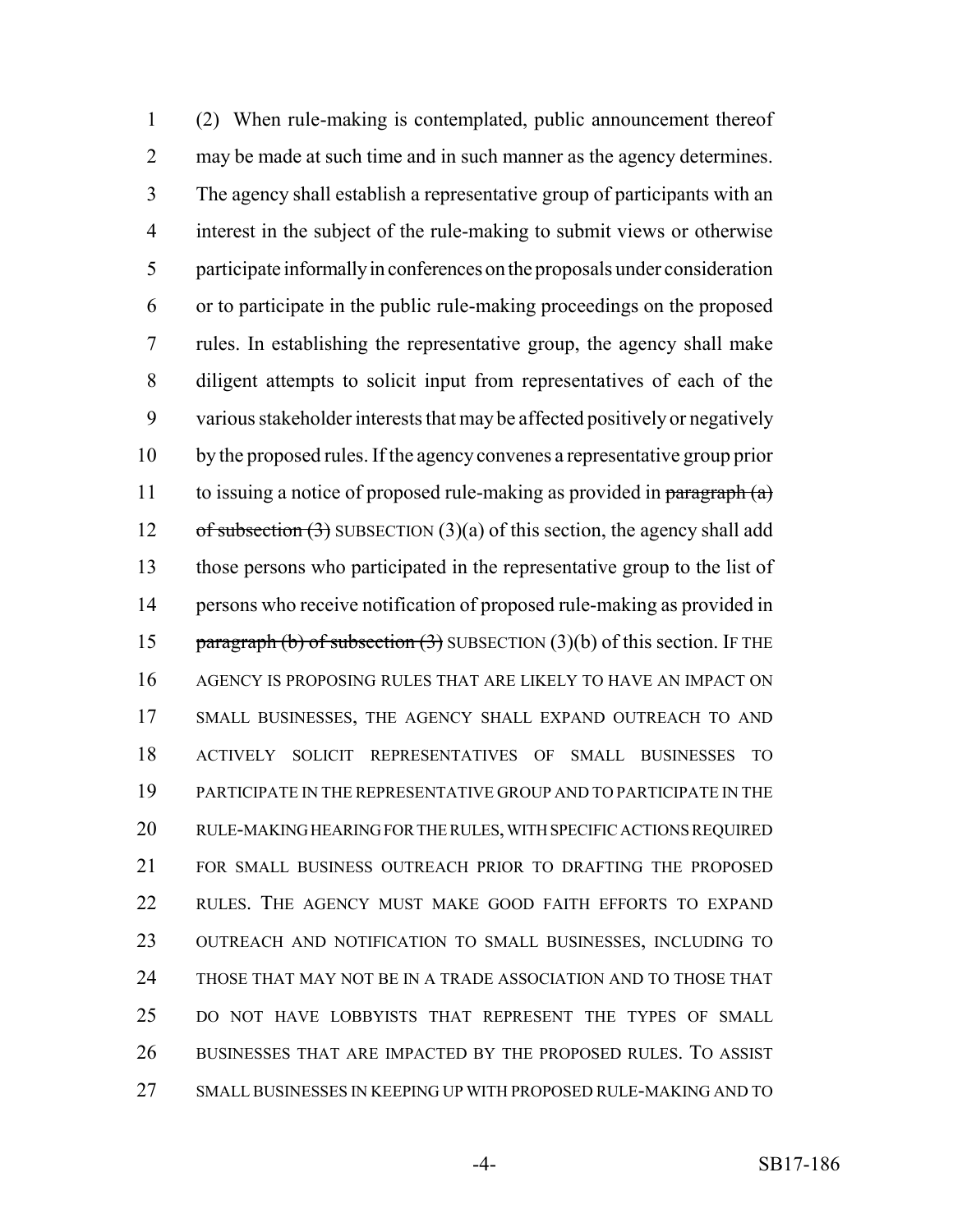ENSURE THEIR VOICES ARE HEARD WHEN AGENCIES ARE DISCUSSING PROPOSED RULES, THE EXECUTIVE DIRECTOR OF THE DEPARTMENT OF REGULATORY AGENCIES OR HIS OR HER DESIGNEE SHALL DEVELOP A ONE-STOP LOCATION ON THE WEBSITE OF THE DEPARTMENT OF REGULATORY AGENCIES THAT PROVIDES A PLACE FOR SMALL BUSINESSES AND THE PUBLIC TO ACCESS THE REGULATORY FLEXIBILITY ANALYSES THAT ARE PREPARED BY STATE AGENCIES AND SUBMITTED TO THE SECRETARY OF STATE FOR PUBLICATION IN THE COLORADO REGISTER.

 (4) (a) At the place and time stated in the notice, the agency shall hold a public hearing at which it shall afford interested persons an opportunity to submit written data, views, or arguments and to present the 12 same orally unless the agency deems it unnecessary. The agency shall consider all such submissions. Any proposed rule or revised proposed rule 14 by an agency which THAT is to be considered at the public hearing, together with a proposed statement of basis, specific statutory authority, 16 purpose, and the regulatory analysis required in PREPARED PURSUANT TO 17 subsection (4.5) of this section, shall AND THE REGULATORY FLEXIBILITY 18 ANALYSIS REQUIRED IN SUBSECTION (4.7) OF THIS SECTION, MUST be made 19 available to any person at least five days prior to said THE hearing. The 20 rules promulgated by the agency shall MUST be based on the record, 21 which shall consist CONSISTS of proposed rules, evidence, exhibits, and other matters presented or considered, matters officially noticed, rulings on exceptions, any findings of fact and conclusions of law proposed by any party, and any written comments or briefs filed.

 (4.7) (a) FOR PURPOSES OF THIS SUBSECTION (4.7), "SMALL BUSINESS" MEANS A BUSINESS ENTITY, INCLUDING ITS AFFILIATES, THAT IS INDEPENDENTLY OWNED AND EMPLOYS ONE HUNDRED EMPLOYEES OR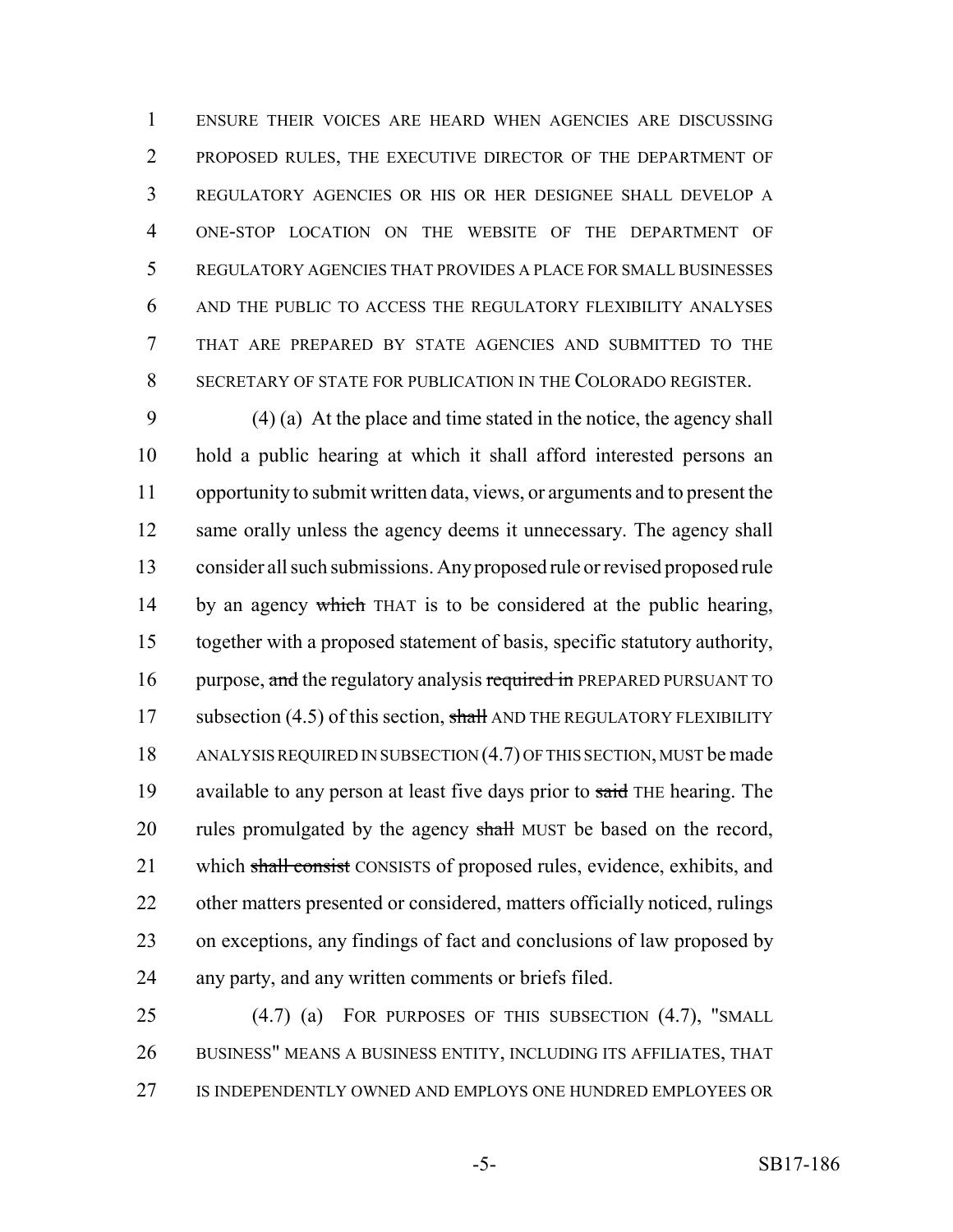FEWER.

 (b) AT THE SAME TIME THAT THE AGENCY FILES ITS NOTICE OF PROPOSED RULE-MAKING WITH THE SECRETARY OF STATE, THE AGENCY SHALL FILE A REGULATORY FLEXIBILITY ANALYSIS WITH THE SECRETARY OF STATE'S OFFICE FOR THE PROPOSED RULES AS DESCRIBED IN 6 SUBSECTION  $(4.7)(c)$  OF THIS SECTION ALONG WITH THE DRAFT OF THE PROPOSED RULES. THE REGULATORY FLEXIBILITY ANALYSIS SHALL BE PUBLISHED IN THE COLORADO REGISTER.

 (c) PRIOR TO THE ADOPTION OF ANY RULE, AN AGENCY SHALL PREPARE A REGULATORY FLEXIBILITY ANALYSIS IN WHICH THE AGENCY SHALL CONSIDER USING REGULATORY METHODS THAT WILL ACCOMPLISH THE OBJECTIVES OF APPLICABLE STATUTES WHILE MINIMIZING ADVERSE IMPACT ON SMALL BUSINESSES. THE AGENCY SHALL:

 (I) CONSIDER, WITHOUT LIMITATION, EACH OF THE FOLLOWING METHODS OF REDUCING THE IMPACT OF THE PROPOSED REGULATION ON SMALL BUSINESSES:

 (A) THE ESTABLISHMENT OF LESS STRINGENT COMPLIANCE OR 18 REPORTING REQUIREMENTS FOR SMALL BUSINESSES;

 (B) THE ESTABLISHMENT OF LESS STRINGENT SCHEDULES OR DEADLINES FOR COMPLIANCE OR REPORTING REQUIREMENTS FOR SMALL BUSINESSES;

**(C)** THE CONSOLIDATION OF OR SIMPLIFICATION OF COMPLIANCE 23 OR REPORTING REQUIREMENTS FOR SMALL BUSINESSES;

 (D) THE ESTABLISHMENT OF PERFORMANCE STANDARDS FOR SMALL BUSINESSES TO REPLACE DESIGN OR OPERATIONAL STANDARDS 26 REQUIRED IN THE PROPOSED RULE; AND

(E) THE EXEMPTION OF SMALL BUSINESSES FROM ALL OR ANY PART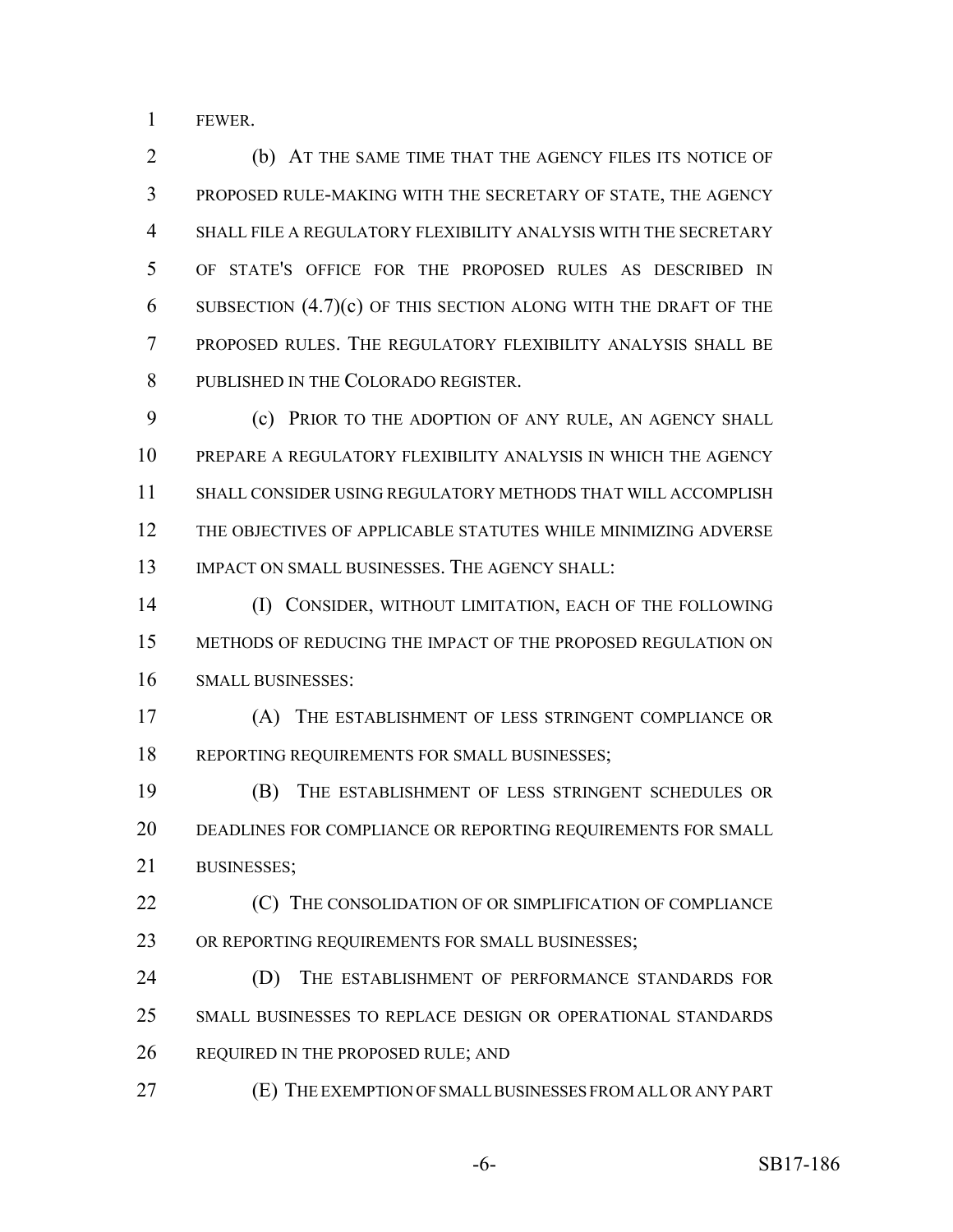OF THE REQUIREMENTS CONTAINED IN THE PROPOSED RULE;

2 (II) DETERMINE THE NECESSITY FOR THE PROPOSED RULES AND MAKE A WRITTEN FINDING, INCLUDING THE EMPIRICAL DATA USED FOR MAKING THE FINDING, THAT THE RULES ARE NECESSARY BASED UPON ONE OR MORE OF THE FOLLOWING:

 (A) THE RULES ARE REQUIRED BY STATE STATUTE OR BY A COURT RULING;

(B) THE RULES ARE REQUIRED BY FEDERAL LAW;

 (C) THE RULES ARE NECESSARY BASED UPON PUBLIC HEALTH, SAFETY, OR WELFARE;

 (D) THE REGULATED COMMUNITY OR INDUSTRY HAS REQUESTED 12 THE REGULATIONS;

 (III) DETERMINE THE FISCAL IMPACT OF THE PROPOSED RULES ON SMALL BUSINESSES;

 (IV) IDENTIFY AND ANALYZE THE LEAST COSTLY ALTERNATIVES TO THE PROPOSED RULES, INCLUDING WHETHER THE COSTS ARE NECESSARY TO MEET THE STATED PURPOSE OF THE RULES, AND, IF THE AGENCY ADOPTS THE RULES, THE AGENCY MUST ADOPT THE LEAST COSTLY ALTERNATIVE, UNLESS THE AGENCY PROVIDES WRITTEN JUSTIFICATION FOR ADOPTING A MORE COSTLY REGULATORY APPROACH; AND

 (V) ANALYZE WHETHER SMALL BUSINESSES SHOULD BE EXEMPTED FROM THE RULES OR WHETHER LESS BURDENSOME RULES MAY BE APPLIED TO SMALL BUSINESSES, AND, IF THE AGENCY ADOPTS THE RULES, THE AGENCY MUST ADOPT EXEMPTIONS OR LESS BURDENSOME RULES AS APPLIED TO SMALL BUSINESSES, UNLESS THE AGENCY PROVIDES WRITTEN 26 JUSTIFICATION FOR A MORE BURDENSOME REGULATORY APPROACH;

27 (d) A SMALL BUSINESS THAT IS ADVERSELY AFFECTED OR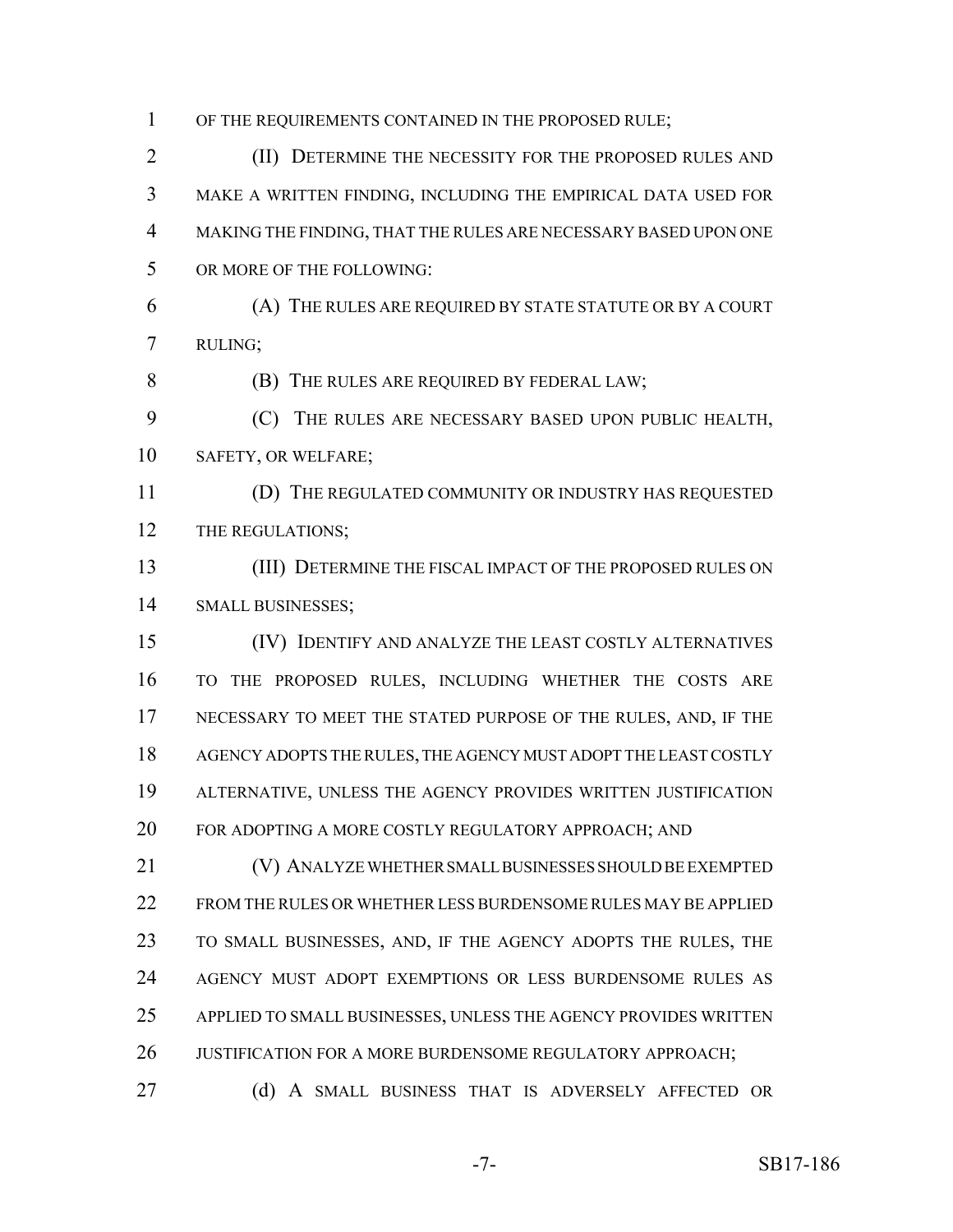AGGRIEVED BY THE ACTION OF AN AGENCY IN PREPARING A REGULATORY FLEXIBILITY ANALYSIS UNDER THIS SUBSECTION (4.7) AND THAT IS NOT SATISFIED WITH THE REGULATORY FLEXIBILITY ANALYSIS MAY FILE A REQUEST WITH THE EXECUTIVE DIRECTOR OF THE DEPARTMENT OF REGULATORY AGENCIES, OR HIS OR HER DESIGNEE, FOR THE PREPARATION OF A COST-BENEFIT ANALYSIS AS OUTLINED IN SUBSECTION (2.5) OF THIS SECTION. THE EXECUTIVE DIRECTOR, OR HIS OR HER DESIGNEE, SHALL DETERMINE WHETHER TO REQUIRE THE AGENCY TO PREPARE A COST-BENEFIT ANALYSIS AND SHALL DIRECT THAT THE RULE-MAKING SCHEDULE FOR THE PUBLIC HEARING BE ADJUSTED TO ALLOW FOR THE PREPARATION OF A COST-BENEFIT ANALYSIS OF THE PROPOSED RULES.FOR 12 PURPOSES OF THIS SUBSECTION (4.7), A SMALL BUSINESS IS ADVERSELY AFFECTED OR AGGRIEVED BY THE ACTION OF THE AGENCY IF THE AGENCY 14 FAILS TO ADDRESS THE REQUIRED CRITERIA IN SUBSECTION (4.7)(c) OF THIS SECTION, INCLUDING A STATEMENT OF WHY THE AGENCY FOUND THAT THE AGENCY DID NOT NEED TO TAKE PARTICULAR ACTION UNDER 17 SUBSECTIONS  $(4.7)(c)(I)$  TO  $(4.7)(c)(V)$  OF THIS SECTION OR, IF APPLICABLE, A WRITTEN JUSTIFICATION FOR THE AGENCY'S ACTION AS 19 DESCRIBED IN SUBSECTION  $(4.7)(c)(IV)$  OR  $(4.7)(c)(V)$  OF THIS SECTION. **SECTION 3. Act subject to petition - effective date -**

 **applicability.** (1) This act takes effect at 12:01 a.m. on the day following the expiration of the ninety-day period after final adjournment of the general assembly (August 9, 2017, if adjournment sine die is on May 10, 2017); except that, if a referendum petition is filed pursuant to section 1 (3) of article V of the state constitution against this act or an item, section, or part of this act within such period, then the act, item, section, or part will not take effect unless approved by the people at the general election